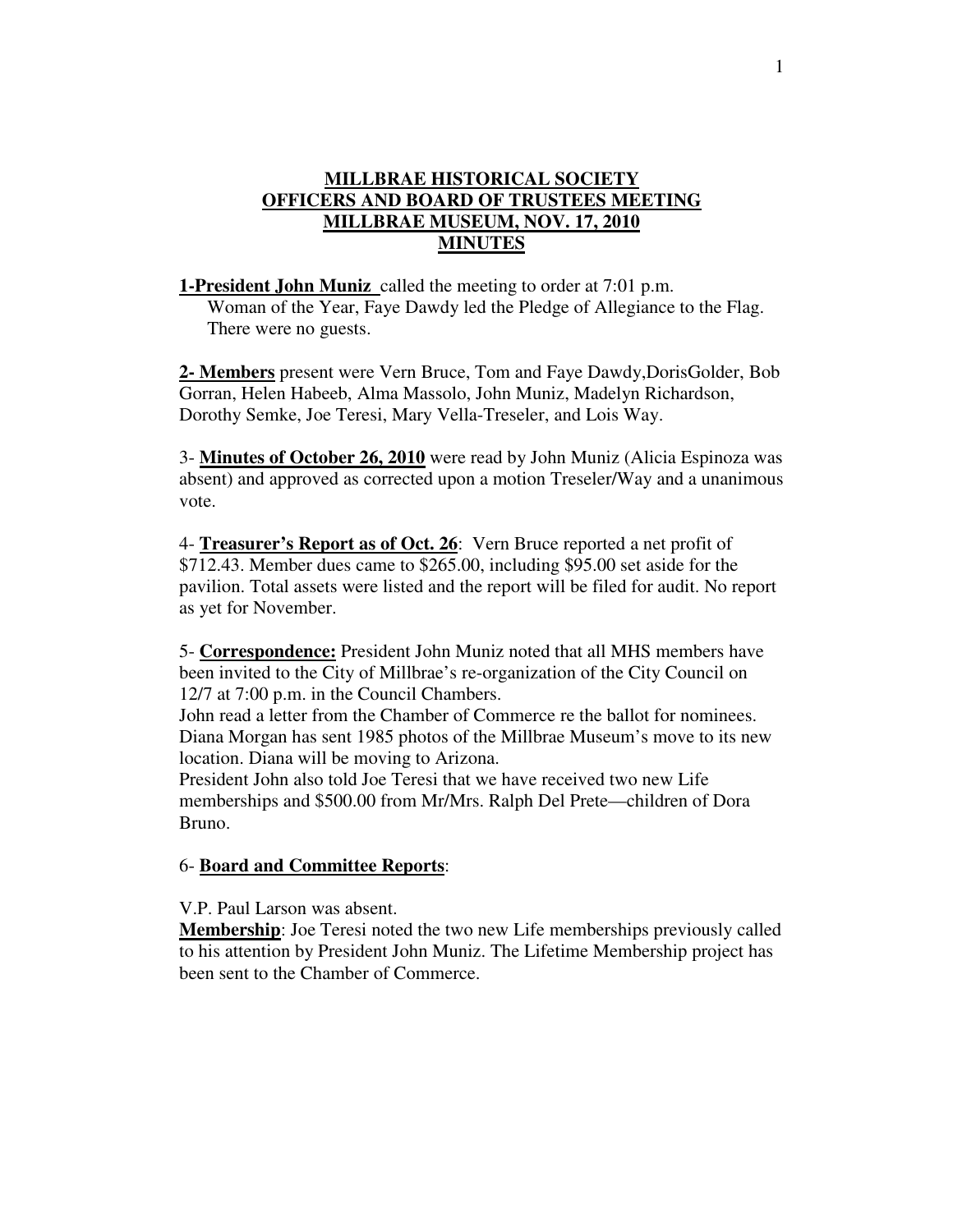**Curator and Historian:** Alma Massolo asked the board for permission to have the Museum piano tuned. A motion was made, seconded and approved by the Board.

Alma also noted the need for a repair man to fix the cylinder on the Museum's phonograph. Alma made a motion to call a repair man; it was seconded by Madelyn Richardson and unanimously approved.

Alma also noted that Roy Little wants some information on the Easton family. He owed us \$4.00 for his reprints and gave us \$10.00.

**Train Museum Director**: Vern Bruce told us that Gina Papan has suggested that we place Christmas lights on the Train Museum. MHS has a commitment from Walgreen's for the lights. Help setting them up has been volunteered and the plan was approved by the Board.

Vern also suggested that we add a few plants for the Train Museum. Tom Dawdy volunteered to find the plants.

**Sunshine Chair:** Madelyn Richardson noted that Janet Fogarty's father had passed away, and that she will send a card to the family.

**Museum Facilitator**: Jack Gardner was absent.

**Parliamentarian:** Mary Vella-Treseler noted that she has a copy of the By-Laws. (See information under Unfinished/New Business).

## **Unfinished/New Business**:

Book Sales: Alma noted no new book sales.

MHS By-Laws: Mary Vella Treseler and John Muniz will review copies that they each have, compare copies, and choose which copy is the most recent.

Committee to improve profit margin of Fourth of July Picnic: Further planning is needed to reduce the cost of the hall.

MHS Web Site revamp: President John Muniz noted that this will be addressed next year.

Docent Lunch: Alma Massolo said that a date in the spring has not yet been set.

Millbrae Schools: President John Muniz will set up an invitation for the schools.